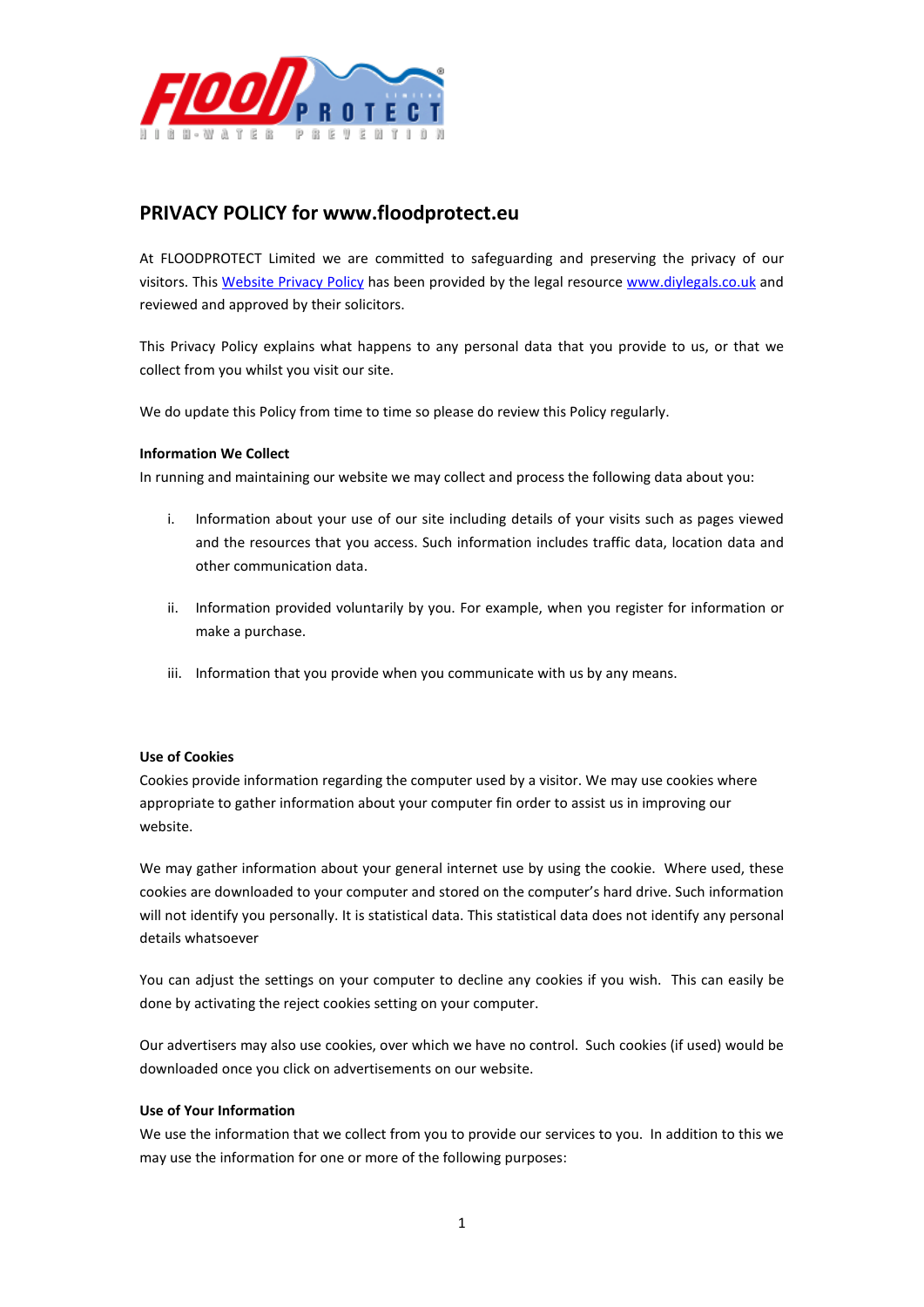

- i. To provide information to you that you request from us relating to our products or services.
- ii. To provide information to you relating to other products that may be of interest to you. Such additional information will only be provided where you have consented to receive such information.
- iii. To inform you of any changes to our website, services or goods and products.

If you have previously purchased goods or services from us we may provide to you details of similar goods or services, or other goods and services, that you may be interested in.

Where your consent has been provided in advance we may allow selected third parties to use your data to enable them to provide you with information regarding unrelated goods and services which we believe may interest you. Where such consent has been provided it can be withdrawn by you at any time.

## **Storing Your Personal Data**

In operating our website it may become necessary to transfer data that we collect from you to locations outside of the European Union for processing and storing. By providing your personal data to us, you agree to this transfer, storing or processing. We do our upmost to ensure that all reasonable steps are taken to make sure that your data is treated stored securely.

Unfortunately the sending of information via the internet is not totally secure and on occasion such information can be intercepted. We cannot guarantee the security of data that you choose to send us electronically, Sending such information is entirely at your own risk.

## **Disclosing Your Information**

We will not disclose your personal information to any other party other than in accordance with this Privacy Policy and in the circumstances detailed below:

- i. In the event that we sell any or all of our business to the buyer.
- ii. Where we are legally required by law to disclose your personal information.
- iii. To further fraud protection and reduce the risk of fraud.

## **Third Party Links**

On occasion we include links to third parties on this website. Where we provide a link it does not mean that we endorse or approve that site's policy towards visitor privacy. You should review their privacy policy before sending them any personal data.

## **Access to Information**

In accordance with the Data Protection Act 1998 you have the right to access any information that we hold relating to you. Please note that we reserve the right to charge a fee of £10 to cover costs incurred by us in providing you with the information.